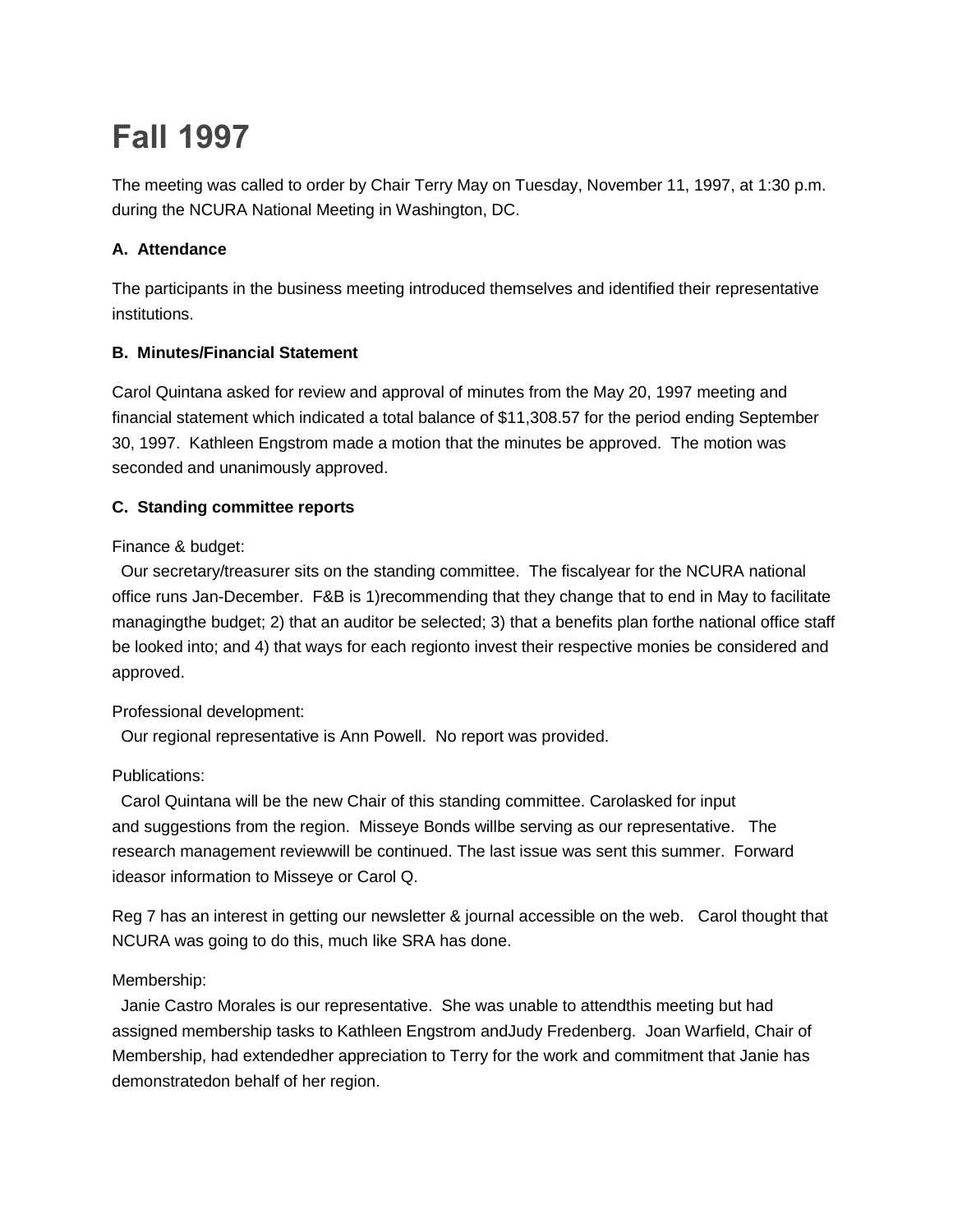#### Program:

As an ad hoc committee, Program representatives are appointed by the presidentof NCURA. Although different from some regions, Reg 7 has no specificbylaws regarding regional representation on the program committee

#### Nominating committee:

Our representative is Twila Reighly. No specific report provided.Because of streamlining efforts being considered by the national executivecommittee, Terry indicated that he, as chair, will be assuming the nominatingresponsibilities at the regional level.

Over 1/3 of our region voted in our recent election.

#### ERA:

Kim Moreland will be the new chair. Although the chair of selectcommittees sit on the executive committee, they do so as a non-voting member. Theexecutive committee has agreed to fund another four years for this selectcommittee. Jean Humphries and Judy Fredenberg are current membersof ERA.

Danny Powell is working on a cookbook and trying to put information together abut a variety of ERA functions for research administrators.

Jean Humphries asked for input for ERA topics

## **D. National activities**

Research administration professional & institutional development (RAPID)

- For use in our own institutions
- attempt to provide a beginning point
- understanding is that it will be linked off NCURA's homepage

Strategic planning by executive committee:

Who should be members? Associate members: government and organizationalpeople

## Sponsored Programs Conference:

July 6-7, 1998: Sponsored Programs conference at NIH: PUI ...

Primarily Undergraduate Institutions Conference. The conference will teleconference one day and one track with a per site registration fee.

NCURA Web Page NCURA will be transferring the web page from Rice University to the national office. This will help get specific regional information & region demographics.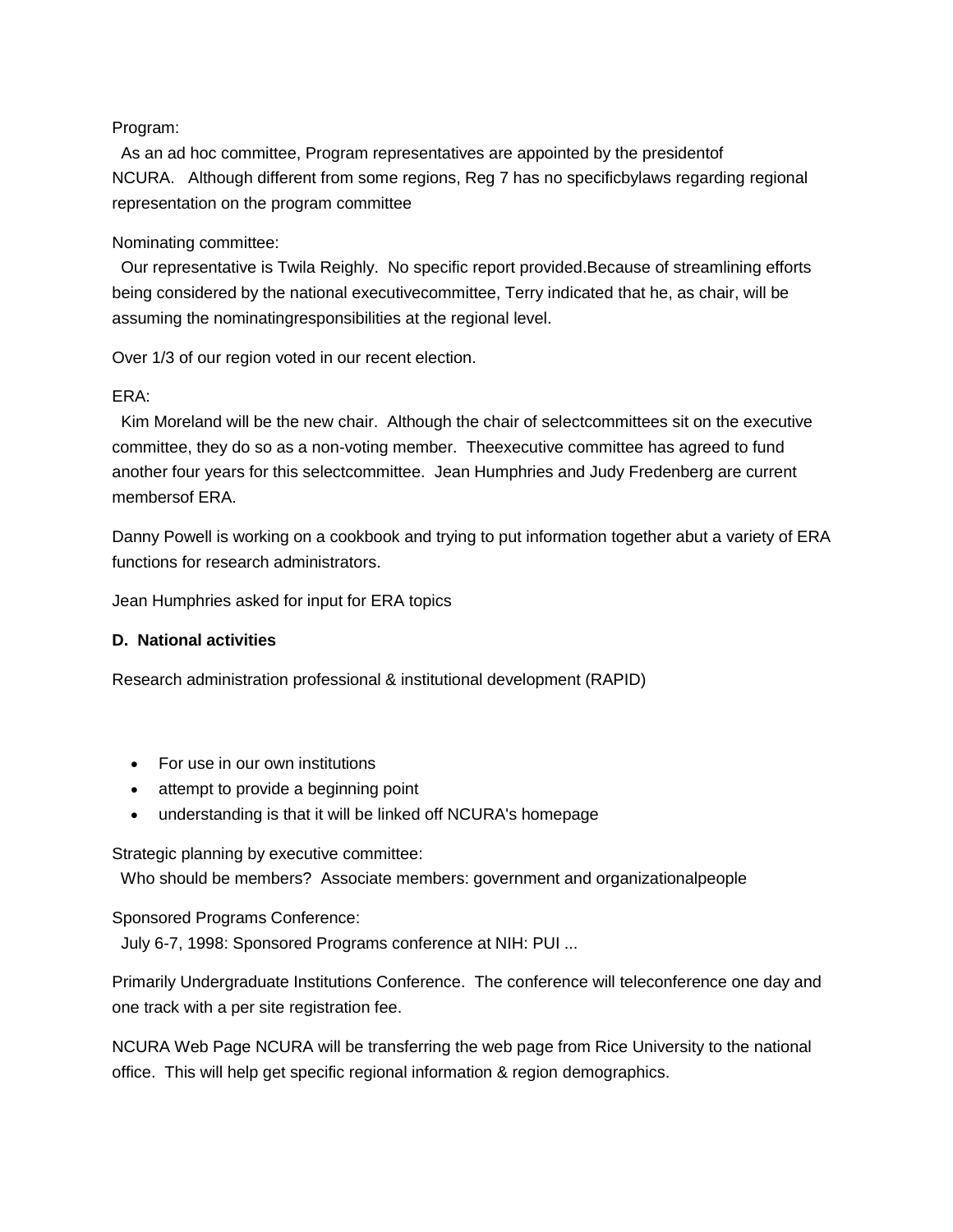## **E. Future regional meetings**

#### Spring 1998 meeting:

The meeting is planned for April 18-21, 1998, at the Outrigger Hotel inKaiui, Hawaii. The Saturday activity will be the annual golf tournament,Sunday will have optional workshops offered for an added charge, and Mondaythrough Tuesday afternoon will be the concurrent sessions. The roomrate will be \$110 per night for single or double rooms, plus 10.166 percentstate tax. The Outrigger has an arrangement with Budget Rent-A-Carand a car may be rented for \$26.50, plus taxes and fees. There is not goodpublic transportation available on the island. A luau is planned.

#### Spring 1999 meeting:

The 1999 meeting is being planned to be held in Coeur d'Alene, Idaho. Roomswill be approximately \$99 per night (Hospitality Suites). To limit liability,the executive committee has determined that bartenders will be hired toserve in our hospitality suites and that liquor will be purchased from thehost hotel.

## **F. General Regional Information**

Terry indicted that Janie Castro Morales was very appreciative of the flowers the region sent her last spring and passed around a thank you card she sent. Similarly, Carol Henderson expressed appreciation for the flowers sent to her; she is very fond of the relationship she has had with NCURA.

Terry talked about the fact that there are seven regions and we each have our own bylaws. The bylaws for Region 7 indicate that our Chair is also our regional representative; some regions have both a regional chair and a regional representative.

Regional officers nominations to be available next November

Chair (vice Terry May) Member at Large (vice Carey Conover)

The regional executive committee consists of five individuals:

- 1. member at large
- 2. member at large
- 3. president
- 4. secretary/treasurer
- 5. past regional chair

#### **G. Regional Web Page and Email information**

New Mexico State, under Denise Wallen, will work to complete work begun by Jacquie Krones and Judy Fredenberg to get a regional web page published and up to date.